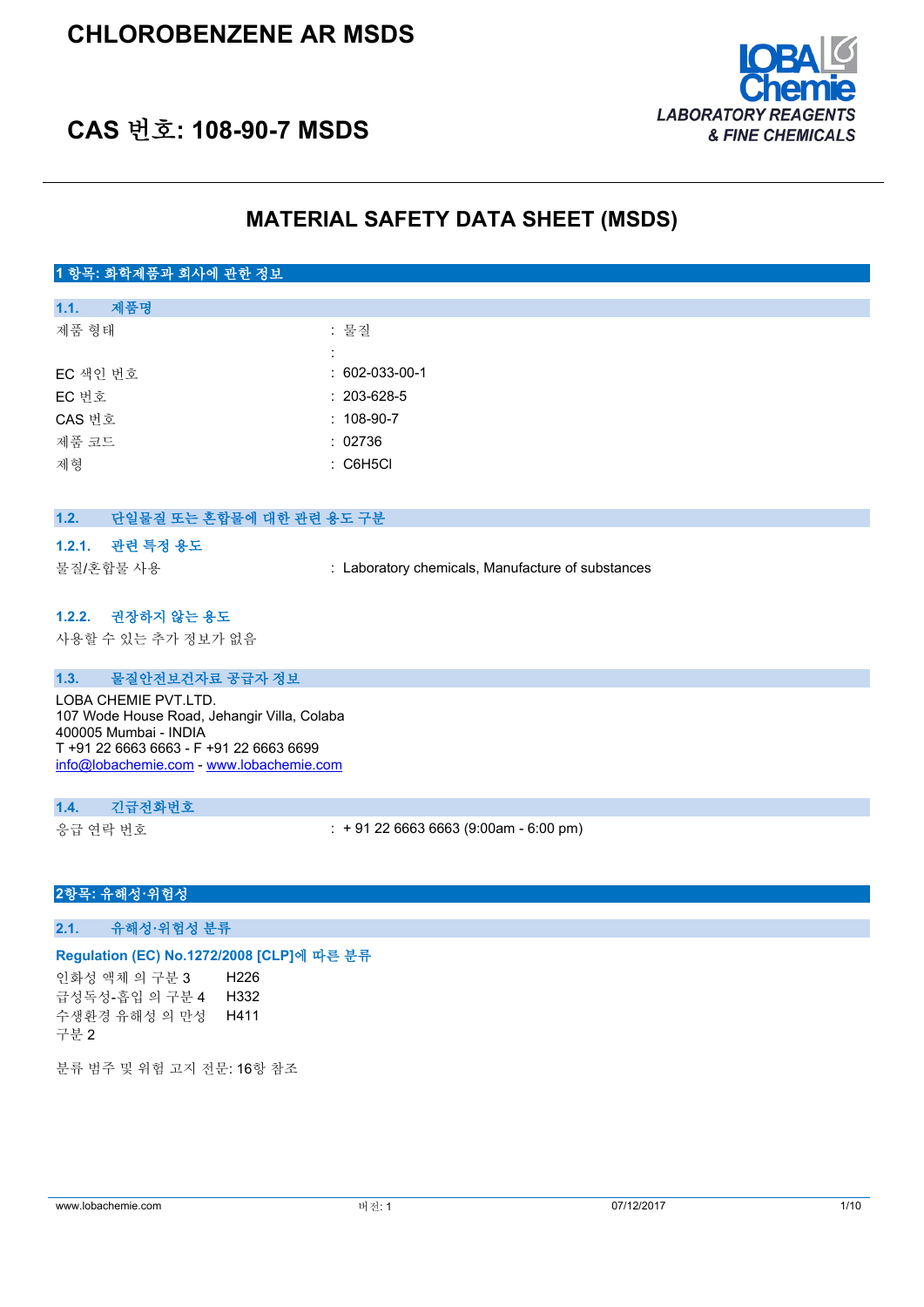물질안전보건자료

**Directive 67/548/EEC 또는 Directive 1999/45/EC에 따른 분류**

Xn; R20 N; R51/53 R10 Full text of R-phrases: see section 16

#### **물리화학적, 인체 건강 및 환경상의악영향**

사용할 수 있는 추가 정보가 없음



### **2.3. 기타 정보**

사용할 수 있는 추가 정보가 없음

| 3항목: 구성성분의 명칭 및 함유량 |                    |
|---------------------|--------------------|
|                     |                    |
| 3.1.<br>단일물질        |                    |
| 명칭                  | : CHLOROBENZENE AR |
| CAS 번호              | $: 108-90-7$       |
| EC 번호               | $: 203 - 628 - 5$  |
| EC 색인 번호            | $: 602-033-00-1$   |
|                     |                    |

R- 및 H- 문구에 대한 전문: 16항 참조

| 3.2.<br>혼합물     |                                                                                                              |
|-----------------|--------------------------------------------------------------------------------------------------------------|
| 해당없음            |                                                                                                              |
| 4항목: 응급조치요령     |                                                                                                              |
|                 |                                                                                                              |
| 4.1.<br>응급조치 요령 |                                                                                                              |
| 흡입 후 응급 조치      | : If you feel unwell, seek medical advice. Remove person to fresh air and keep<br>comfortable for breathing. |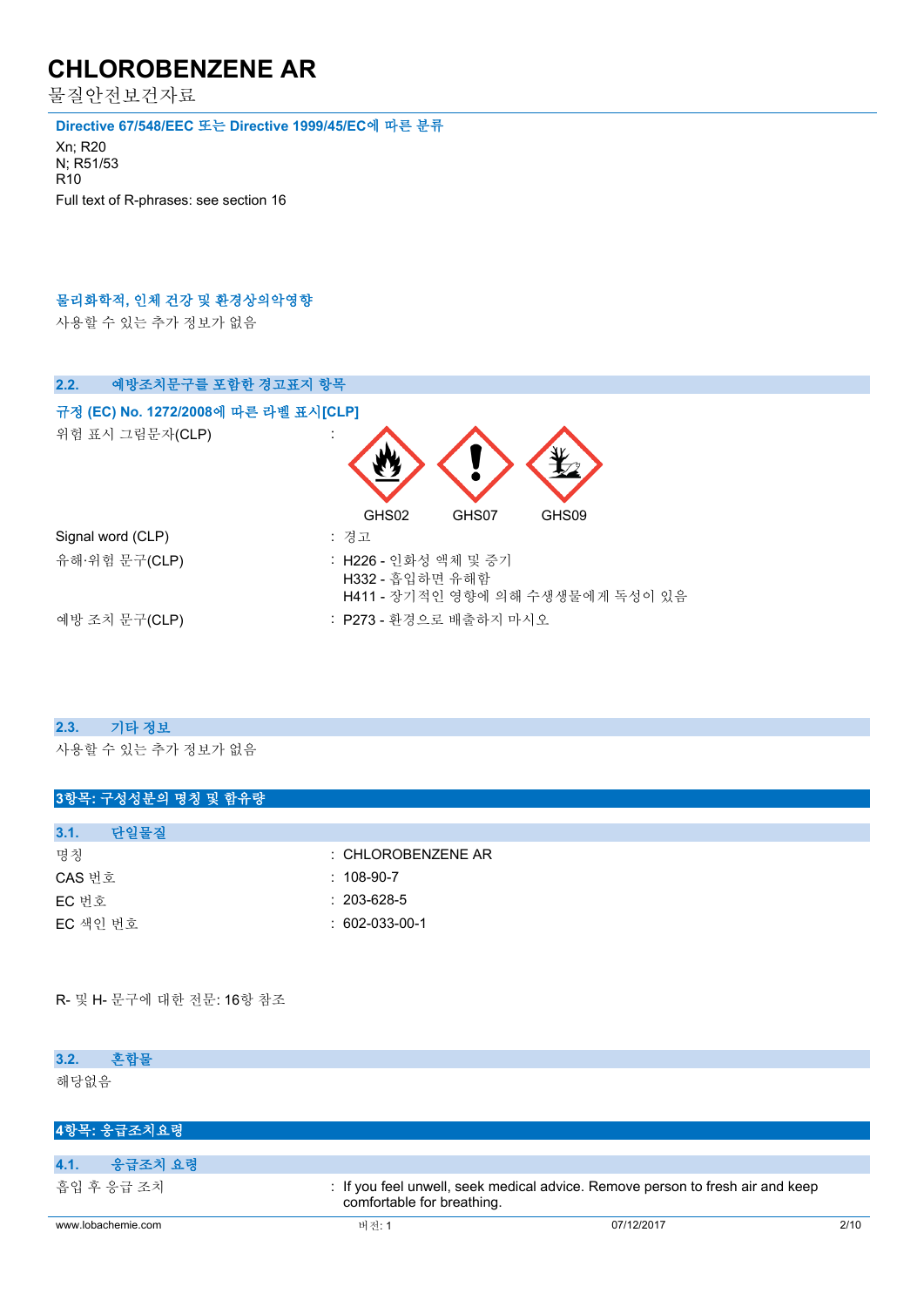물질안전보건자료

| 굴실안신모신사됴                           |                                                                                                                                                                                                                                            |
|------------------------------------|--------------------------------------------------------------------------------------------------------------------------------------------------------------------------------------------------------------------------------------------|
| 피부 접촉 후 응급 조치                      | : 즉시 의학적인 조치·조언을 구하시오. Wash skin with plenty of water. Take off<br>contaminated clothing.                                                                                                                                                  |
| 안구 접촉 후 응급 조치                      | : 몇 분간 물로 조심해서 씻으시오. 가능하면 콘택트렌즈를 제거하시오. 계속 씻으시오.<br>의학적인 조치·조언을 구하시오.                                                                                                                                                                      |
| 섭취 후 응급 조치                         | : 입을 씻어내시오. Do not induce vomiting. 의학적인 조치·조언을 구하시오.                                                                                                                                                                                      |
| 변이원성<br>4.2.                       |                                                                                                                                                                                                                                            |
| 피부 접촉 후 증상/부상                      | : 피부에 자극을 일으킴.                                                                                                                                                                                                                             |
| 4.3.<br>즉각적인 치료 및 특수 치료 필요 여부 표시   |                                                                                                                                                                                                                                            |
| 사용할 수 있는 추가 정보가 없음                 |                                                                                                                                                                                                                                            |
| 5항목: 폭발·화재시 대처방법                   |                                                                                                                                                                                                                                            |
| 5.1.<br>적절한 소화제                    |                                                                                                                                                                                                                                            |
| 적절한 소화제                            | : Carbon dioxide. Dry powder. Foam. Water spray.                                                                                                                                                                                           |
| 부적절한 소화재                           | : Do not use a heavy water stream.                                                                                                                                                                                                         |
| 5.2.<br>화학물질로부터 생기는 특정 유해성         |                                                                                                                                                                                                                                            |
| 화재 위험                              | : 인화성 액체 및 증기.                                                                                                                                                                                                                             |
| 폭발 위험                              | : May form flammable/explosive vapour-air mixture.                                                                                                                                                                                         |
| 소방대원을 위한 조언<br>5.3.                |                                                                                                                                                                                                                                            |
| 화재 진압 중 보호                         | Do not enter fire area without proper protective equipment, including respiratory<br>protection.                                                                                                                                           |
| 6항목: 누출사고시 대처방법                    |                                                                                                                                                                                                                                            |
| 인체를 보호하기 위해 필요한 조치사항 및 보호구<br>6.1. |                                                                                                                                                                                                                                            |
| 일반 조치                              | : Remove ignition sources. Use special care to avoid static electric charges. No naked<br>lights. No smoking.                                                                                                                              |
| 6.1.1. 비응급 요원용                     |                                                                                                                                                                                                                                            |
| 응급 조치                              | : Evacuate unnecessary personnel.                                                                                                                                                                                                          |
| 6.1.2. 응급 구조대용                     |                                                                                                                                                                                                                                            |
| 보호 장비                              | : 적절한 개인 보호구를 착용하시오.                                                                                                                                                                                                                       |
| 응급 조치                              | : Ventilate area.                                                                                                                                                                                                                          |
| 환경을 보호하기 위해 필요한 조치사항<br>6.2.       |                                                                                                                                                                                                                                            |
| 환경으로 배출하지 마시오.                     |                                                                                                                                                                                                                                            |
|                                    |                                                                                                                                                                                                                                            |
| 정화 또는 제거 방법<br>6.3.                |                                                                                                                                                                                                                                            |
| 세척 방법                              | : 누출물을 모으시오. On land, sweep or shovel into suitable containers.                                                                                                                                                                            |
| 기타 항목 참조<br>6.4.                   |                                                                                                                                                                                                                                            |
| 사용할 수 있는 추가 정보가 없음                 |                                                                                                                                                                                                                                            |
| 7항목: 취급 및 저장방법                     |                                                                                                                                                                                                                                            |
|                                    |                                                                                                                                                                                                                                            |
| 안전취급요령<br>7.1.                     |                                                                                                                                                                                                                                            |
| 처리 시 위험 가중<br>안전취급요령               | : Handle empty containers with care because residual vapours are flammable.<br>: Avoid contact with skin and eyes. 정전기 방지 조치를 취하시오. 스파크가 발생하지<br>않는 도구를 사용하시오. Keep away from sources of ignition - No smoking. Do not<br>breathe vapours. |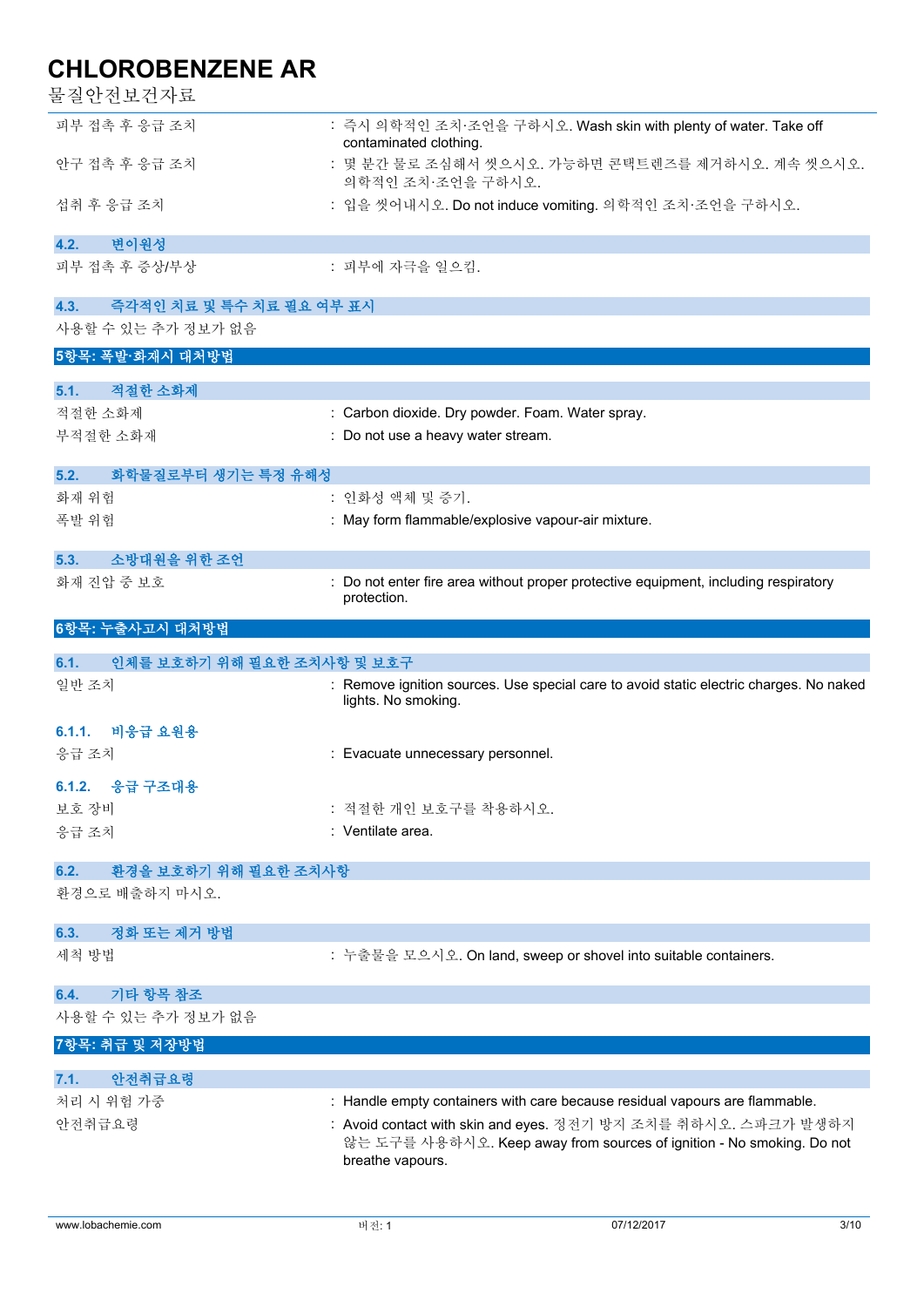물질안전보건자료

| 위생 조치                          | : 이 제품을 사용할 때에는 먹거나, 마시거나 흡연하지 마시오. Wash hands and other<br>exposed areas with mild soap and water before eating, drinking or smoking and<br>when leaving work. |
|--------------------------------|-----------------------------------------------------------------------------------------------------------------------------------------------------------------|
| 피해야할 조건을 포함한 안전한 저장 방법<br>7.2. |                                                                                                                                                                 |
| 적절한 공학적 관리                     | : Proper grounding procedures to avoid static electricity should be followed.<br>용기·수용설비를 접지·접합시키시오. 폭발 방지용 전기/환기/조명/ 장비를<br>사용하시오.                             |
| 보관 조건                          | : 용기를 단단히 밀폐하시오. Keep in fireproof place.                                                                                                                       |
| 부적합한 재료                        | : Heat sources.                                                                                                                                                 |
| 특정 최종 사용<br>7.3.               |                                                                                                                                                                 |
| 사용할 수 있는 추가 정보가 없음             |                                                                                                                                                                 |
| 8항목: 노출방지 및 개인보호구              |                                                                                                                                                                 |
|                                |                                                                                                                                                                 |
| 제어 매개 변수<br>8.1.               |                                                                                                                                                                 |
| 사용할 수 있는 추가 정보가 없음             |                                                                                                                                                                 |

| 8.2.<br>노출방지 |                                      |
|--------------|--------------------------------------|
| 손보호          | : Protective gloves                  |
| 눈보호          | : Chemical goggles or safety glasses |
| 신체 보호        | : 적절한 보호복을 착용하시오                     |
| 호흡기 보호       | : 호흡 보호구를 착용하시오                      |
|              |                                      |

### **9항목: 물리화학적 특성**

| 9.1.<br>기본적인 물리화학적 특성에 대한 정보 |                      |
|------------------------------|----------------------|
| 물리적 상태                       | : 액체                 |
| 색상                           | : Clear Colorless.   |
| 냄새                           | : almond like odour. |
| 냄새 역치                        | : 자료없음               |
| pH                           | : 자료없음               |
| 상대 증발 속도(부틸아세테이트=1)          | $\therefore$ 1.1     |
| 융해점                          | : -45 $^{\circ}$ C   |
| 빙점                           | : 자료없음               |
| 초기 끓는점과 끓는점 범위               | : 132 °C             |
| 인화점                          | : 27 $^{\circ}$ C    |
| 자연발화온도                       | : 637 °C             |
| 분해온도                         | : 자료없음               |
|                              |                      |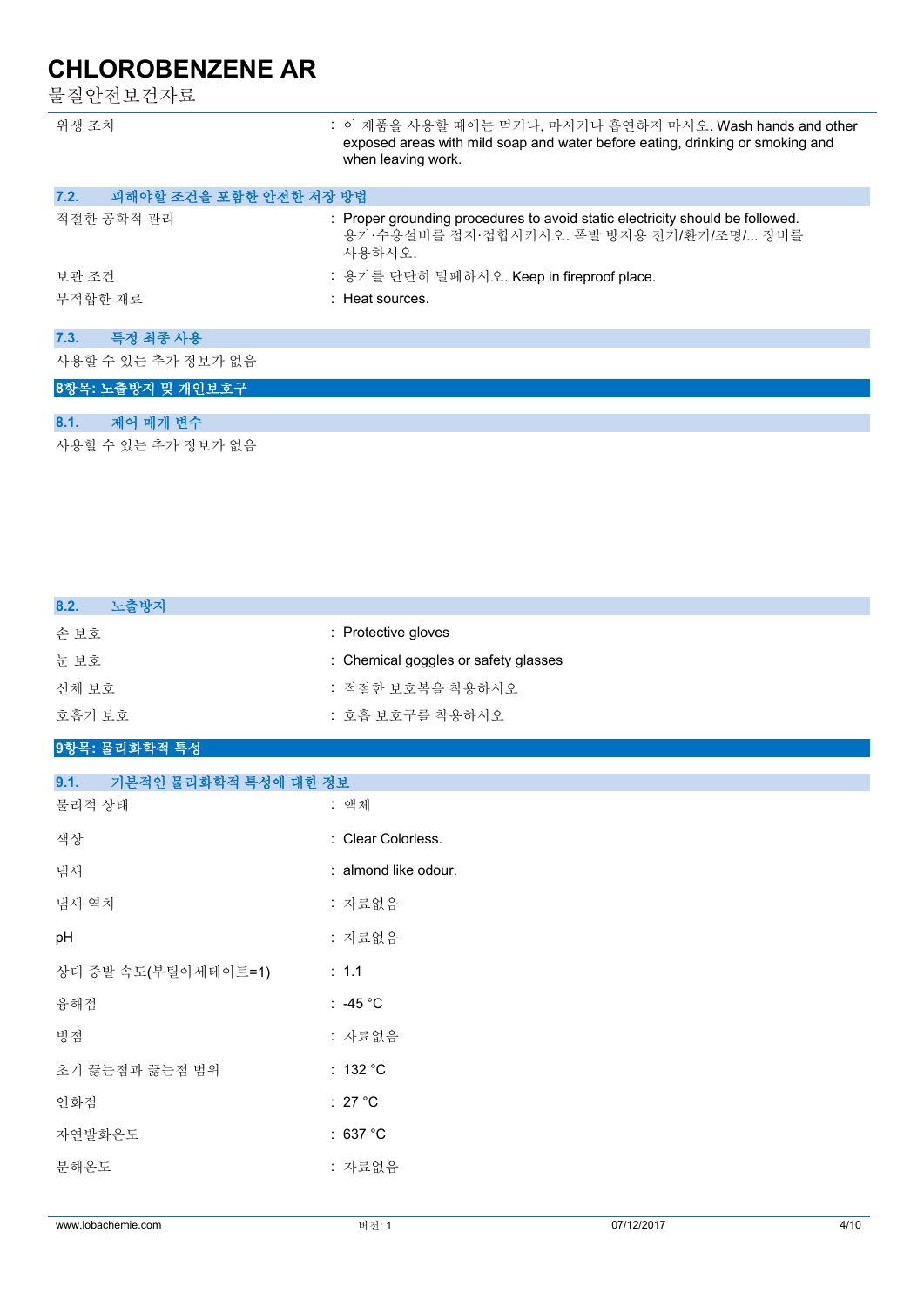| 물질안전보건자료                        |                            |  |
|---------------------------------|----------------------------|--|
| 인화성(고체, 기체)                     | : Flammable<br>인화성 액체 및 증기 |  |
| 증기압                             | : 15.7 hPa at 25 °C        |  |
| 20°C에서의 상대 증기 밀도                | : 3.9                      |  |
| 상대 밀도                           | : 1.106 at 25 $^{\circ}$ C |  |
| 비중/밀도                           | : $1.11$ g/cm <sup>3</sup> |  |
| 용해도                             | : 물: Insoluble in water    |  |
| n-옥탄올/물분배계수                     | : 2.89                     |  |
| 점도, 운동학적                        | : 자료없음                     |  |
| 점도, 역학적                         | : 자료없음                     |  |
| 폭발성                             | : 자료없음                     |  |
| 산화성                             | : 자료없음                     |  |
| 인화 또는 폭발 범위의 상한/하한              | $: 0.013 - 0.071$ vol %    |  |
| 그 밖의 참고사항<br>9.2.               |                            |  |
| 사용할 수 있는 추가 정보가 없음              |                            |  |
| 10항목: 안정성 및 반응성                 |                            |  |
| 10.1.<br>반응성                    |                            |  |
| 사용할 수 있는 추가 정보가 없음              |                            |  |
| 화학적 안정성<br>10.2.                |                            |  |
| Stable under normal conditions. |                            |  |
| 유해 반응의 가능성<br>10.3.             |                            |  |
| 사용할 수 있는 추가 정보가 없음              |                            |  |
| 피해야 할 조건<br>10.4.               |                            |  |
| Open flame. 열. Sparks.          |                            |  |
| 피해야 할 물질<br>10.5.               |                            |  |
| 사용할 수 있는 추가 정보가 없음              |                            |  |
| 분해시 생성되는 유해물질<br>10.6.          |                            |  |
| May release flammable gases.    |                            |  |
| 11항목: 독성에 관한 정보                 |                            |  |
| 독성에 대한 정보<br>11.1.              |                            |  |
| 급성 독성                           | : 흡입: 흡입하면 유해함.            |  |
| 피부 부식성 / 자극성                    | : 분류되지 않음                  |  |

심한 눈손상 또는 자극성 : 한 도 : 분류되지 않음 호흡기 또는 피부 과민성 · · · · · · · · · · · · · · 분류되지 않음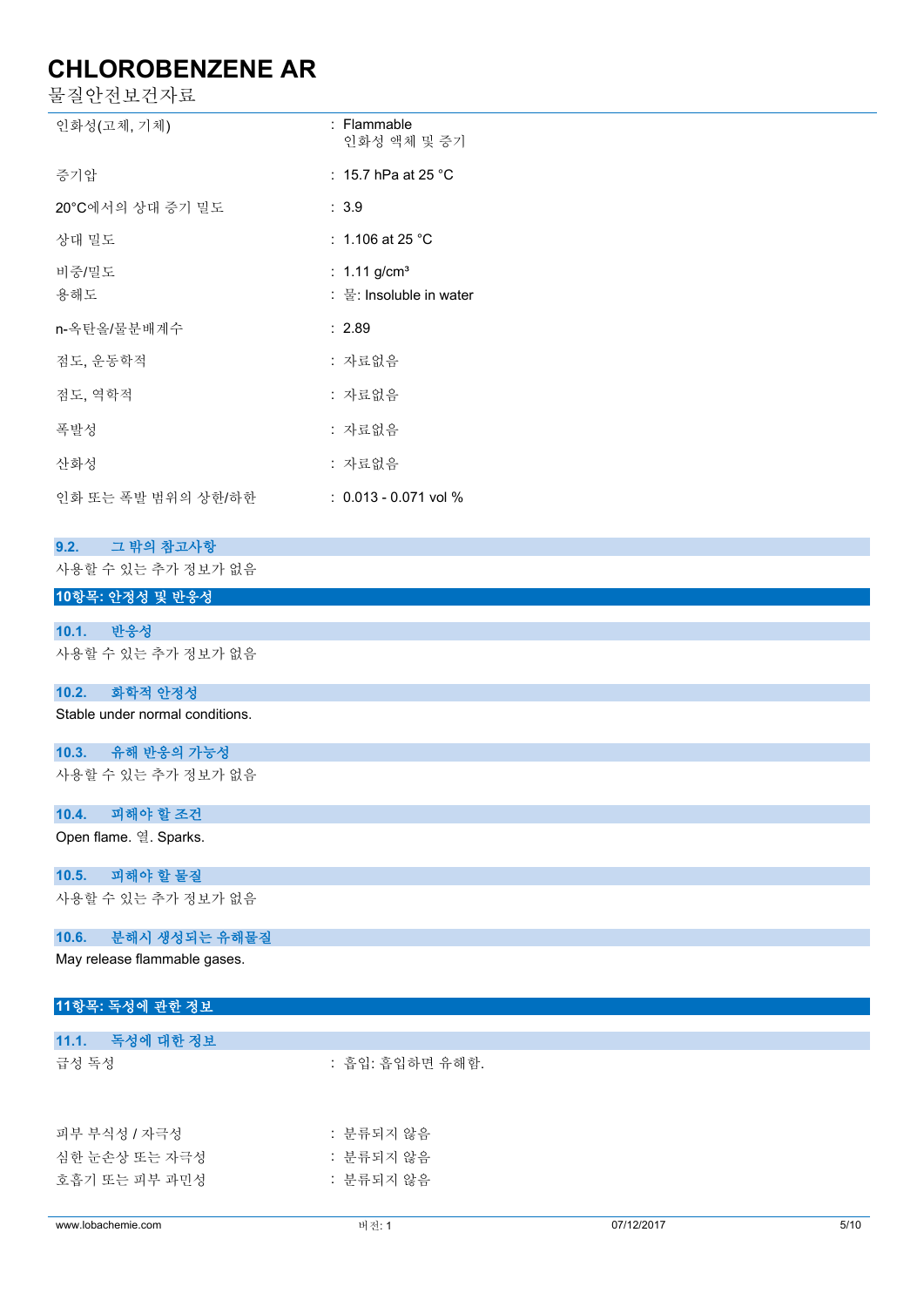물질안전보건자료

| 생식세포 돌연변이 유발성     | : 분류되지 않음 |
|-------------------|-----------|
| 발암성               | : 분류되지 않음 |
|                   |           |
| 생식독성              | : 분류되지 않음 |
| 특정 표적장기 독성 (1회노출) | : 분류되지 않음 |
|                   |           |
| 특정 표적장기 독성 (반복노출) | : 분류되지 않음 |
|                   |           |
| 흡인유해성             | : 분류되지 않음 |
|                   |           |

|          | 12항목: 환경에 미치는 영향 |                              |
|----------|------------------|------------------------------|
|          |                  |                              |
| 12.1. 독성 |                  |                              |
| 생태학 - 물  |                  | : 장기적인 영향에 의해 수생생물에게 독성이 있음. |

| 12.2. |                             |  |
|-------|-----------------------------|--|
|       | CHLOROBENZENE AR (108-90-7) |  |

| <b>UNLURUDENZENE AR (100-90-7)</b>           |                                                                            |
|----------------------------------------------|----------------------------------------------------------------------------|
| $\rightarrow$<br>해<br>ᄾ느<br>__<br>$-$<br>. . | оll<br>.<br>σι.<br>≃<br>$-$<br>. .<br>ᆮ<br>$\sim$<br>ᆻ ㄴ ㆍ<br>▭<br>л.<br>– |
|                                              |                                                                            |

| 생물농축성<br>12.3.              |      |
|-----------------------------|------|
| CHLOROBENZENE AR (108-90-7) |      |
| └ n-옥탄올/물분배계수               | 2.89 |
|                             |      |

| 12.4. | 도양이동성              |  |
|-------|--------------------|--|
|       | 사용할 수 있는 추가 정보가 없음 |  |

### **12.5. PBT 및 vPvB 평가 결과**

사용할 수 있는 추가 정보가 없음

| 기타 유해 영향<br>12.6.                             |                                                                             |
|-----------------------------------------------|-----------------------------------------------------------------------------|
| 사용할 수 있는 추가 정보가 없음                            |                                                                             |
| 13항목: 폐기시 주의사항                                |                                                                             |
|                                               |                                                                             |
| 폐기물 처리법<br>13.1.                              |                                                                             |
| Product/Packaging disposal<br>recommendations | :  내용물과 용기를 폐기하시오.                                                          |
| 추가 정보                                         | : Handle empty containers with care because residual vapours are flammable. |
| 14항목: 운송에 필요한 정보                              |                                                                             |

ADR / RID / IMDG / IATA / ADN 에 따름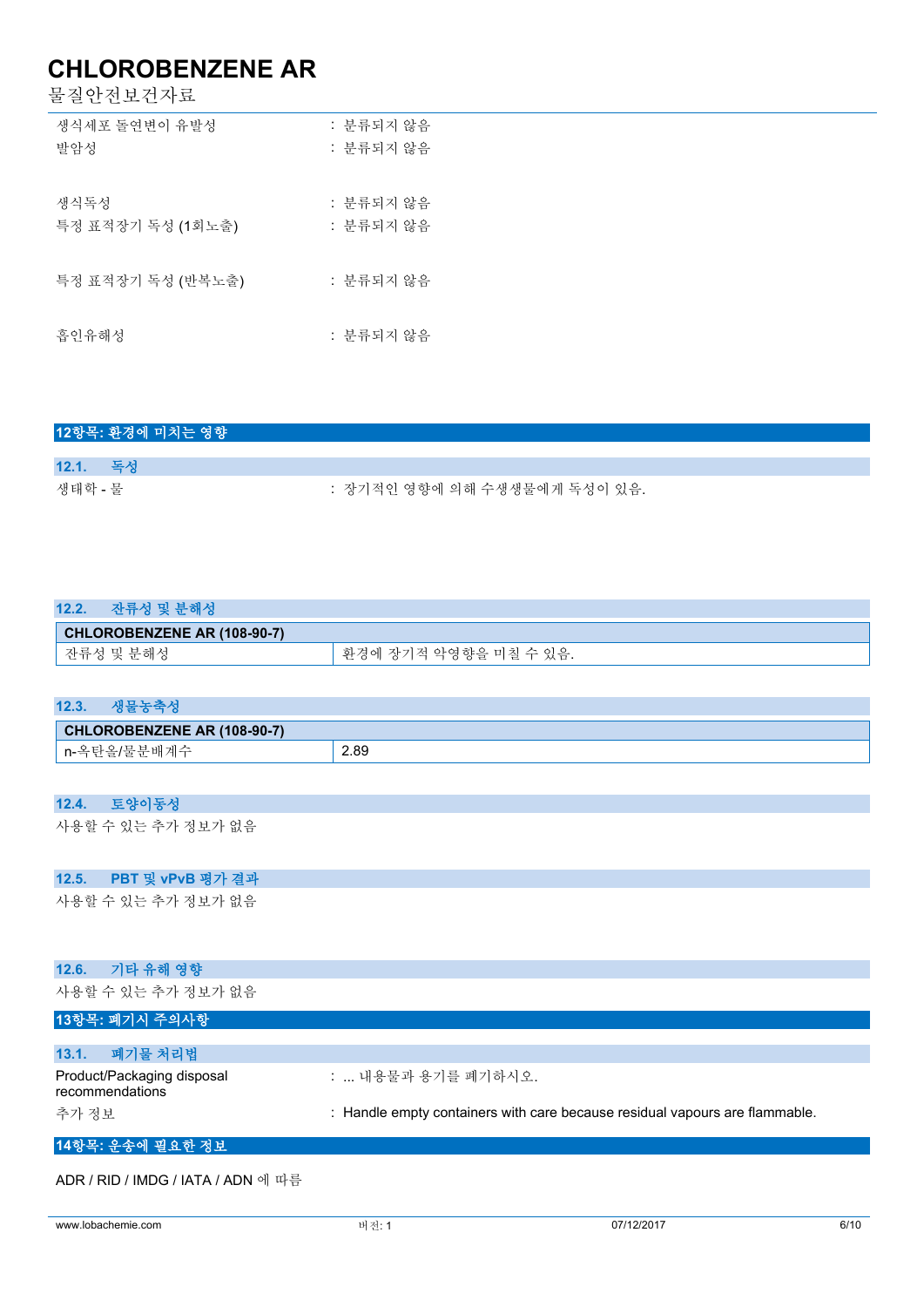물질안전보건자료

| 14.1.<br>유엔번호(UN No.)                |                                                                                            |
|--------------------------------------|--------------------------------------------------------------------------------------------|
| UN-번호(ADR)                           | : 1134                                                                                     |
| UN-번호 (IMDG)                         | : 1134                                                                                     |
| UN-번호(IATA)                          | : 1134                                                                                     |
| UN-번호(ADN)                           | : Not regulated                                                                            |
|                                      | : Not regulated                                                                            |
| UN-번호(RID)                           |                                                                                            |
| 14.2.<br>적정선적명                       |                                                                                            |
| 고유 운송 명칭(ADR)                        | : CHLOROBENZENE                                                                            |
| Proper Shipping Name (IMDG)          | : CHLOROBENZENE                                                                            |
| 고유 운송 명칭(IATA)                       | : CHLOROBENZENE                                                                            |
| 고유 운송 명칭(ADN)                        | : Not regulated                                                                            |
| 고유 운송 명칭(RID)                        | : Not regulated                                                                            |
|                                      |                                                                                            |
| Transport document description (ADR) | : UN 1134 CHLOROBENZENE, 3, III, (D/E), ENVIRONMENTALLY HAZARDOUS                          |
| 운송 문서 기술 (IMDG)                      | : UN 1134 CHLOROBENZENE, 3, III, MARINE POLLUTANT/ENVIRONMENTALLY<br>HAZARDOUS (29°C c.c.) |
| 운송 문서 기술 (IATA)                      | : UN 1134 CHLOROBENZENE, 3, III, ENVIRONMENTALLY HAZARDOUS                                 |
|                                      |                                                                                            |
| 운송에서의 위험성 등급<br>14.3.                |                                                                                            |
| <b>ADR</b>                           |                                                                                            |
| 운송 위험 분류 (ADR)                       | : 3                                                                                        |
| Danger labels (ADR)                  | : 3                                                                                        |
|                                      |                                                                                            |
|                                      |                                                                                            |
|                                      |                                                                                            |
| <b>IMDG</b>                          |                                                                                            |
| 운송 위험 분류 (IMDG)                      | : 3                                                                                        |
| Danger labels (IMDG)                 | : 3                                                                                        |
|                                      |                                                                                            |
|                                      |                                                                                            |
|                                      |                                                                                            |
| <b>IATA</b>                          |                                                                                            |
| 운송 위험 분류 (IATA)                      | : 3                                                                                        |
| 위험 표지 라벨(IATA)                       | : 3                                                                                        |
|                                      |                                                                                            |
|                                      |                                                                                            |
| <b>ADN</b>                           |                                                                                            |
| 운송 위험 분류 (ADN)                       | : Not regulated                                                                            |

### **RID**

운송 위험 분류 (RID) : Not regulated

www.lobachemie.com 머전: 1 미전: 1 07/12/2017 07/12/2017 7/10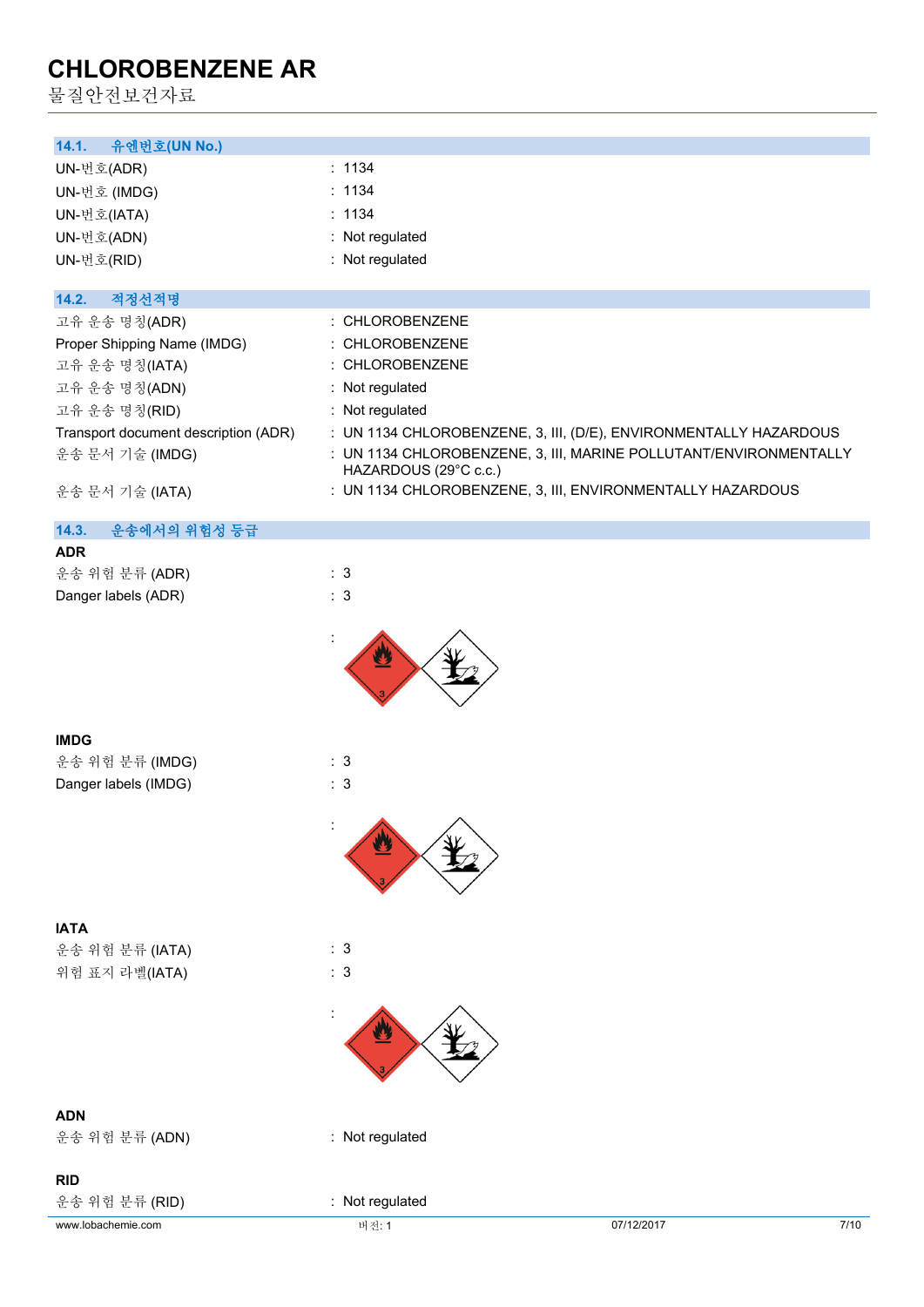물질안전보건자료

| 용기등급<br>14.4.   |                 |
|-----------------|-----------------|
| 포장 등급(ADR)      | ÷ III           |
| 포장 등급(IMDG)     | ÷ III           |
| 포장 그룹(IATA)     | ÷ III           |
| 포장 그룹(ADN)      | : Not regulated |
| 포장 등급(RID)      | : Not regulated |
|                 |                 |
| 환경 유해성<br>14.5. |                 |
| 환경에 위험          | : 해당            |
| 해양오염물질          | : 해당            |
| 그 밖의 참고사항       | : 가용 추가 정보 없음   |
|                 |                 |

### **14.6. 사용자를 위한 특별 주의사항**

| www.lobachemie.com                                           | 버전: 1                     | 07/12/2017 | 8/10 |
|--------------------------------------------------------------|---------------------------|------------|------|
| MFAG-번호                                                      | : 130                     |            |      |
| 인화점 (IMDG)                                                   | : 29°C c.c.               |            |      |
| Stowage category (IMDG)                                      | : A                       |            |      |
| EmS-No. (Spillage)                                           | $: S-D$                   |            |      |
| EmS-No. (Fire)                                               | $: F-E$                   |            |      |
| Tank special provisions (IMDG)                               | $:$ TP1                   |            |      |
| Tank instructions (IMDG)                                     | : T2                      |            |      |
| IBC packing instructions (IMDG)                              | : IBC03                   |            |      |
| Packing instructions (IMDG)                                  | : P001, LP01              |            |      |
| 극소량(IMDG)                                                    | $\therefore$ E1           |            |      |
| Limited quantities (IMDG)                                    | : 5L                      |            |      |
| - 해상 운송                                                      |                           |            |      |
|                                                              |                           |            |      |
| EAC 코드                                                       | : 2Y                      |            |      |
| 터널 제한 코드 (ADR)                                               | : D/E                     |            |      |
| 오렌지 플레이트                                                     | İ,<br>30<br>1134          |            |      |
| 위험 식별 번호(Kemler 번호)                                          | :30                       |            |      |
| (ADR)                                                        |                           |            |      |
| (ADR)<br>Special provisions for carriage - Operation : S2    |                           |            |      |
| Special provisions for carriage - Packages : V12             |                           |            |      |
| 운송 범주(ADR)                                                   | : 3                       |            |      |
| 탱크 수송용 차량                                                    | $:$ FL                    |            |      |
| Tank code (ADR)                                              | : LGBF                    |            |      |
| Portable tank and bulk container special<br>provisions (ADR) | :TP1                      |            |      |
| Portable tank and bulk container<br>instructions (ADR)       | : T2                      |            |      |
| Mixed packing provisions (ADR)                               | : MP19                    |            |      |
| Packing instructions (ADR)                                   | : P001, IBC03, LP01, R001 |            |      |
| 극소량(ADR)                                                     | : E1                      |            |      |
| 일정량(ADR)                                                     | : 5L                      |            |      |
| 분류 코드(UN)                                                    | : F1                      |            |      |
| - 내륙 수송                                                      |                           |            |      |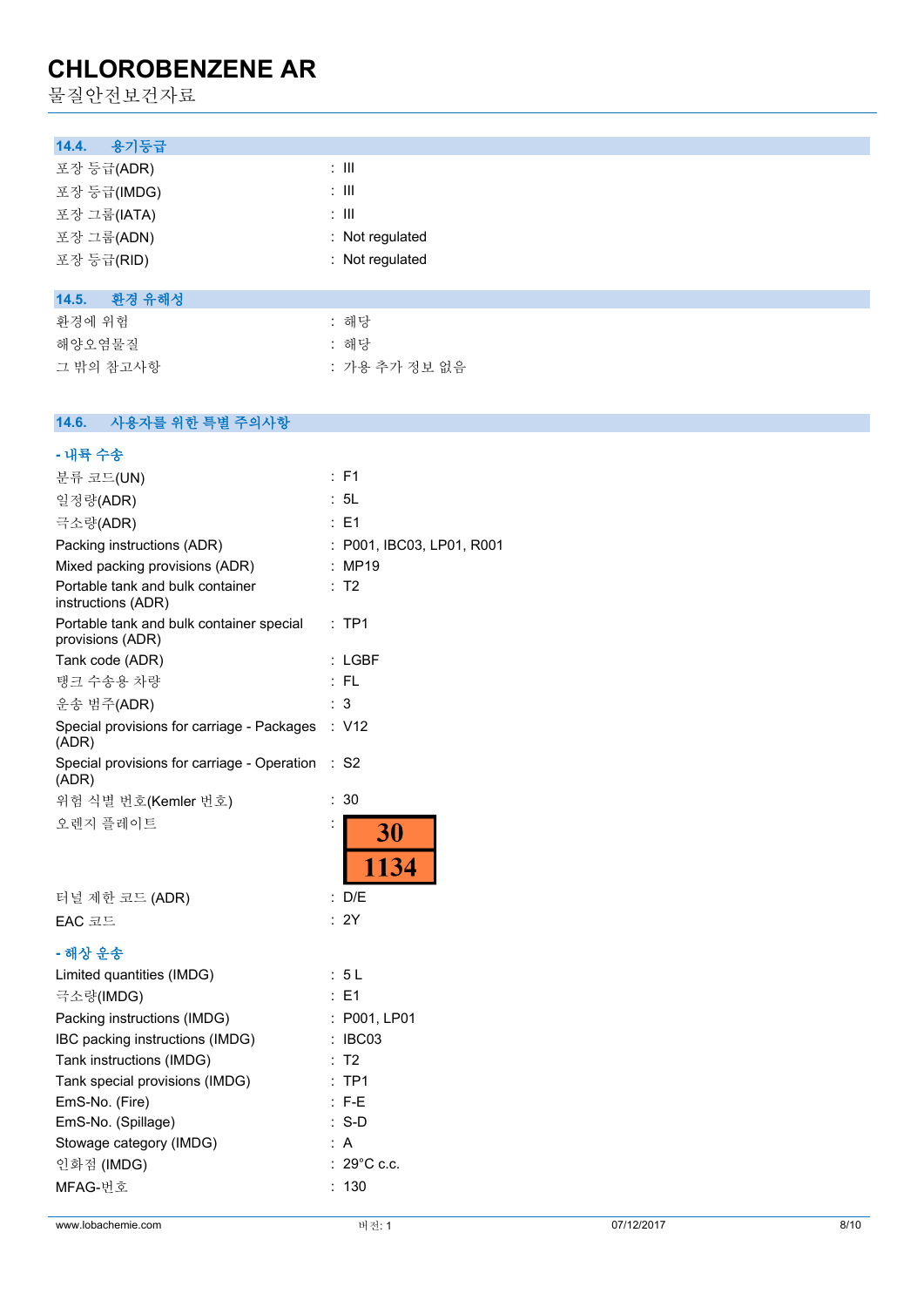물질안전보건자료

#### **- 항공 운송**

| PCA 예상 수량(IATA)        | : E1   |
|------------------------|--------|
| PCA 제한 수량(IATA)        | : Y344 |
| PCA 제한 수량 최대 순수량(IATA) | : 10L  |
| PCA 포장 지침(IATA)        | : 355  |
| PCA 최대 순수량(IATA)       | : 60L  |
| CAO 포장 지침(IATA)        | : 366  |
| CAO 최대 순수량(IATA)       | : 220L |
| ERG 코드(IATA)           | : 3L   |

### **- 국내 수로 운송**

Not regulated

### **- 철도 수송**

Not regulated

**14.7. MARPOL 73/78 별첨 II 및 IBC 코드에 따른 대량 운송**

해당없음

#### **15항목: 법적 규제현황**

**15.1. 안전, 보건 및 환경과 관련하여 단일물질 또는 혼합물에 대한 특별 규정/법규**

**15.1.1. EU 규정**

REACH의 별첨 XVII 규제사항에 따른 제한 없음 CHLOROBENZENE AR is not on the REACH Candidate List CHLOROBENZENE AR is not on the REACH Annex XIV List

### **15.1.2. 국가 규정**

### **독일**

| AwSV/VwVwS Annex reference                                                                                                    | : Water hazard class (WGK) 2, hazardous to water (Classification according to<br>VwVwS, Annex 2; WGK No 53)                        |
|-------------------------------------------------------------------------------------------------------------------------------|------------------------------------------------------------------------------------------------------------------------------------|
| : 12차 BlmSchV(배출 방지 법령) (심각한 사고에 대한 규정) 미대상<br>12th Ordinance Implementing the Federal<br>Immission Control Act - 12. BlmSchV |                                                                                                                                    |
| 데마크                                                                                                                           |                                                                                                                                    |
| Class for fire hazard                                                                                                         | : Class II-1                                                                                                                       |
| Store unit                                                                                                                    | $: 5$ liter                                                                                                                        |
| <b>Classification remarks</b>                                                                                                 | : R10 <h226;h332;h411>; Emergency management guidelines for the storage of<br/>flammable liquids must be followed</h226;h332;h411> |

덴마크 규정 권장사항 : Young people below the age of 18 years are not allowed to use the product

www.lobachemie.com 머전: 1 + 제 제 제 제 제 제 제 제 제 제 제 이 07/12/2017 9/10